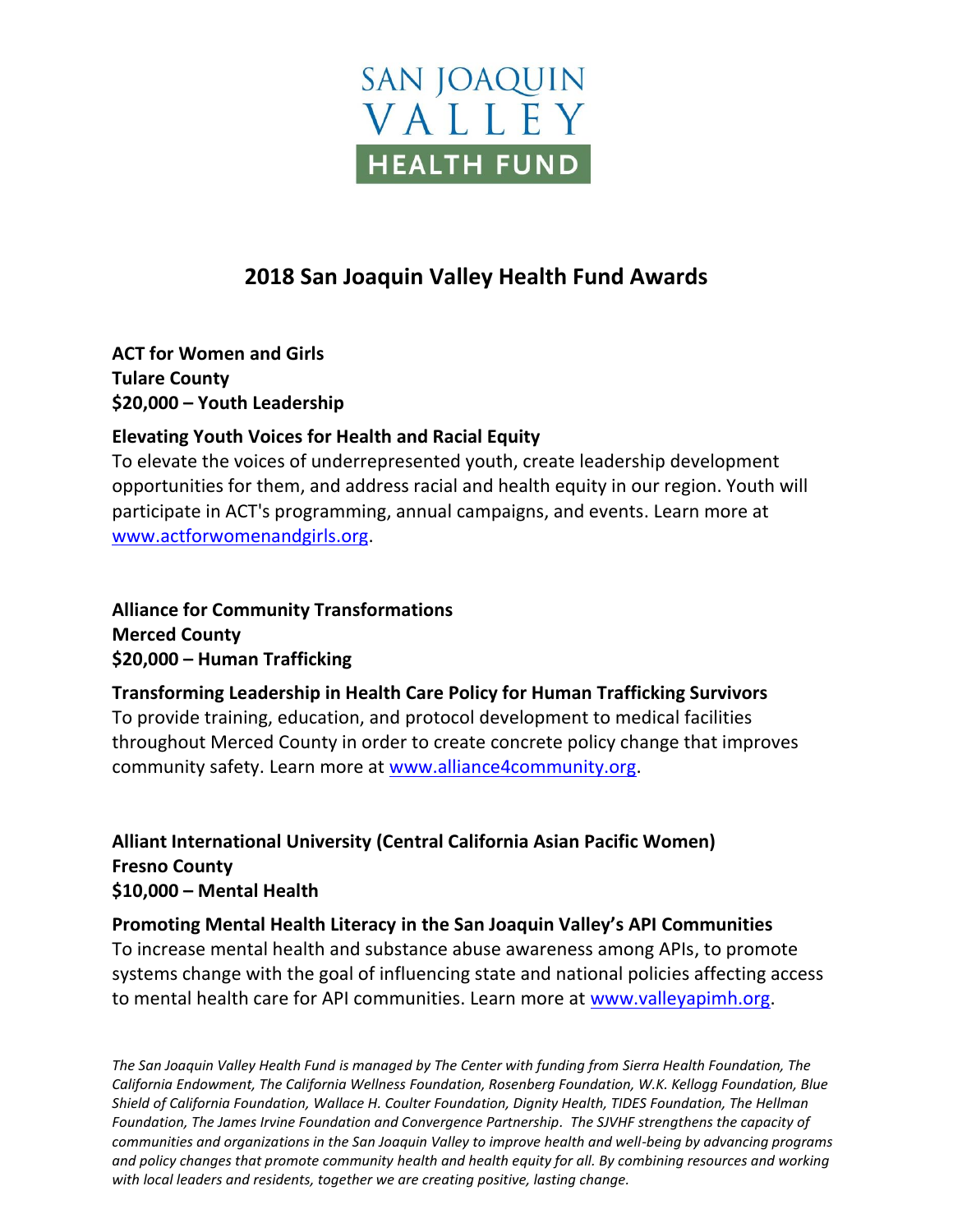## **Black Parallel School Board (Sacramento Independent Learning Center Corporation) Regional**

#### **\$10,000 – Education and Parent Leadership/Involvement**

#### **Central Valley Movement Building: Phase III**

To continue to support the Central Valley to advocate for new policy and practices designed to address school-to prison pipeline and related school push-out. Learn more at [www.blackparallelschoolboard.com.](http://www.blackparallelschoolboard.com/)

**California Coalition for Rural Housing Project Regional \$10,000 – Affordable Housing**

## **San Joaquin Valley Healthy Homes Project: Part IV**

To update the affordable housing site maps, add new information about other health and environmental impacts, and to build capacity for its use by developers, government agencies, and advocates. Learn more at [www.calruralhousing.org.](http://www.calruralhousing.org/)

**California Pan-Ethnic Health Network Regional \$10,000 – Health Access**

#### **Advancing Health Equity in the Central Valley**

To increase the capacity of the Central Valley by developing trainings and educational materials, supporting policy, media, and legislative advocacy, and facilitating community engagement specific to the Valley. Learn more at [www.cpehn.org.](http://www.cpehn.org/)

**California Rural Legal Assistance, Inc. Regional \$17,860 – Community Safety**

## **Central Valley Reentry Initiative**

To develop organizational capacity to advocate for and alongside formerly incarcerated low-income community residents, to address the collateral consequences of incarceration on health. Learn more at [www.crla.org.](http://www.crla.org/)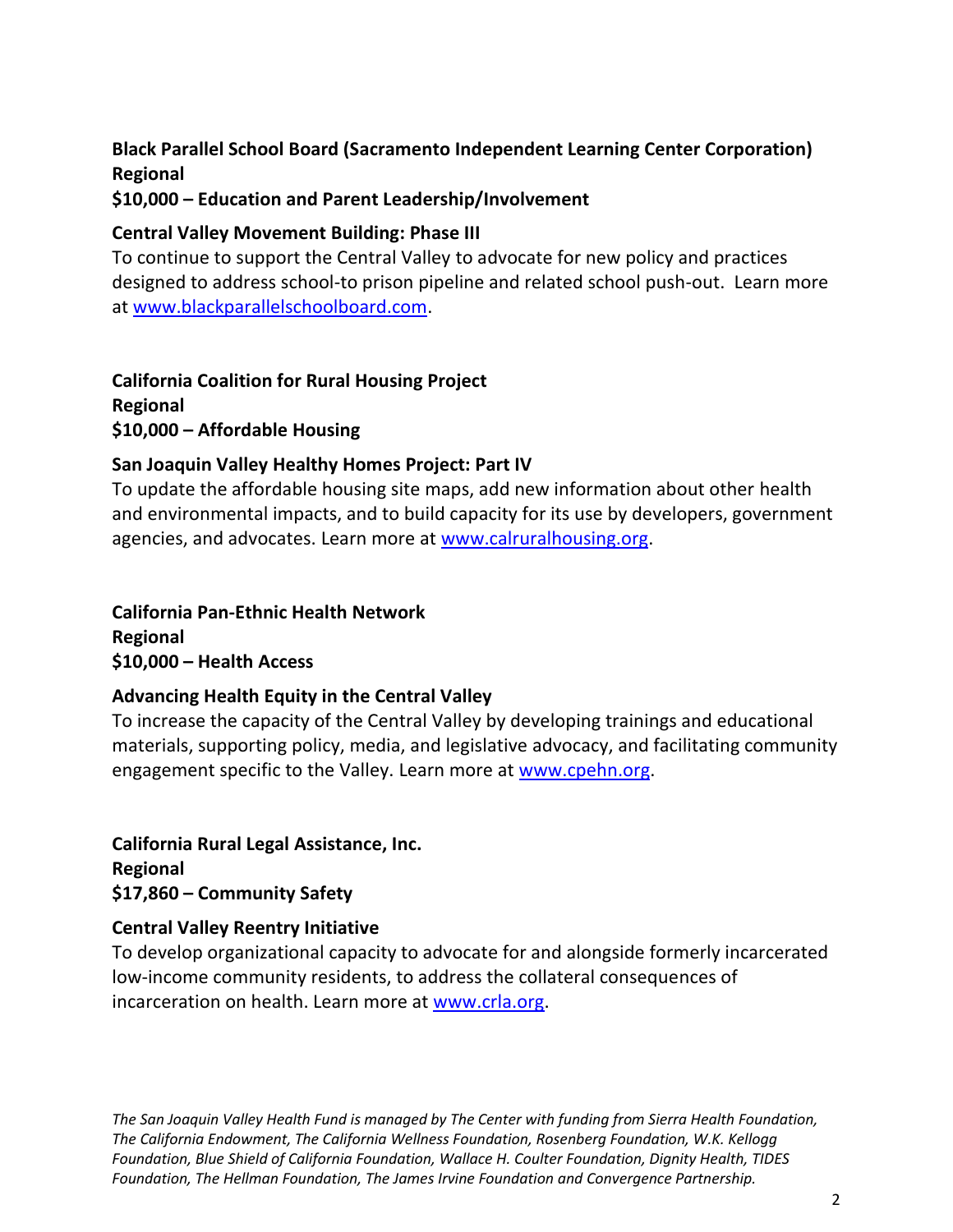## **Catholic Charities of Stockton San Joaquin and Stanislaus Counties \$20,000 – Sustainable Communities/Land Use**

## **Sustainable Communities/Healthy Neighborhoods Coalitions**

To support coalition-building for planning and implementing the Regional Transportation Plan and Sustainable Communities Strategies in San Joaquin and Stanislaus counties. The program actively engages with local cities to advocate in the General Plan process. Learn more at

[www.ccstockton.org/Programs/EnvironmentalJustice.aspx.](http://www.ccstockton.org/Programs/EnvironmentalJustice.aspx)

## **Centro Binancioal Para El Desarrollo Indigena Madera County \$10,000 – Immigrant Rights**

## **Indigenous People's Day 2018**

To engage indigenous community members and groups in ensuring that Indigenous People's Day 2018 is recognized and celebrated in the Central Valley of California, leading to stronger community health through civic engagement and social inclusion.

## **Central California Environmental Justice Network (Social & Environmental Entrepreneurs, Inc.) Kern and Fresno Counties \$20,000 – Environmental Justice**

## **I.M.P.R.O.V.E (Identifying More Polluters Reaching Our Vulnerable Environment)**

To train a cohort of residents of disadvantaged communities in Fresno and Kern Counties helping them develop the skills to monitor air pollution and advocate for stronger environmental regulations. Learn more at [www.ccejn.wordpress.com.](http://www.ccejn.wordpress.com/)

## **Central Valley Air Quality Coalition (Social & Environmental Entrepreneurs, Inc.) Tulare, Fresno and San Joaquin Counties \$10,000 – Environmental Justice**

## **Create Healthy Air in the Valley by Empowering Partners and Residents**

To educate partners and community on local air pollution sources, and pollutionreduction opportunities in their communities to lead air quality policy change. Learn more at [www.calcleanair.org.](http://www.calcleanair.org/)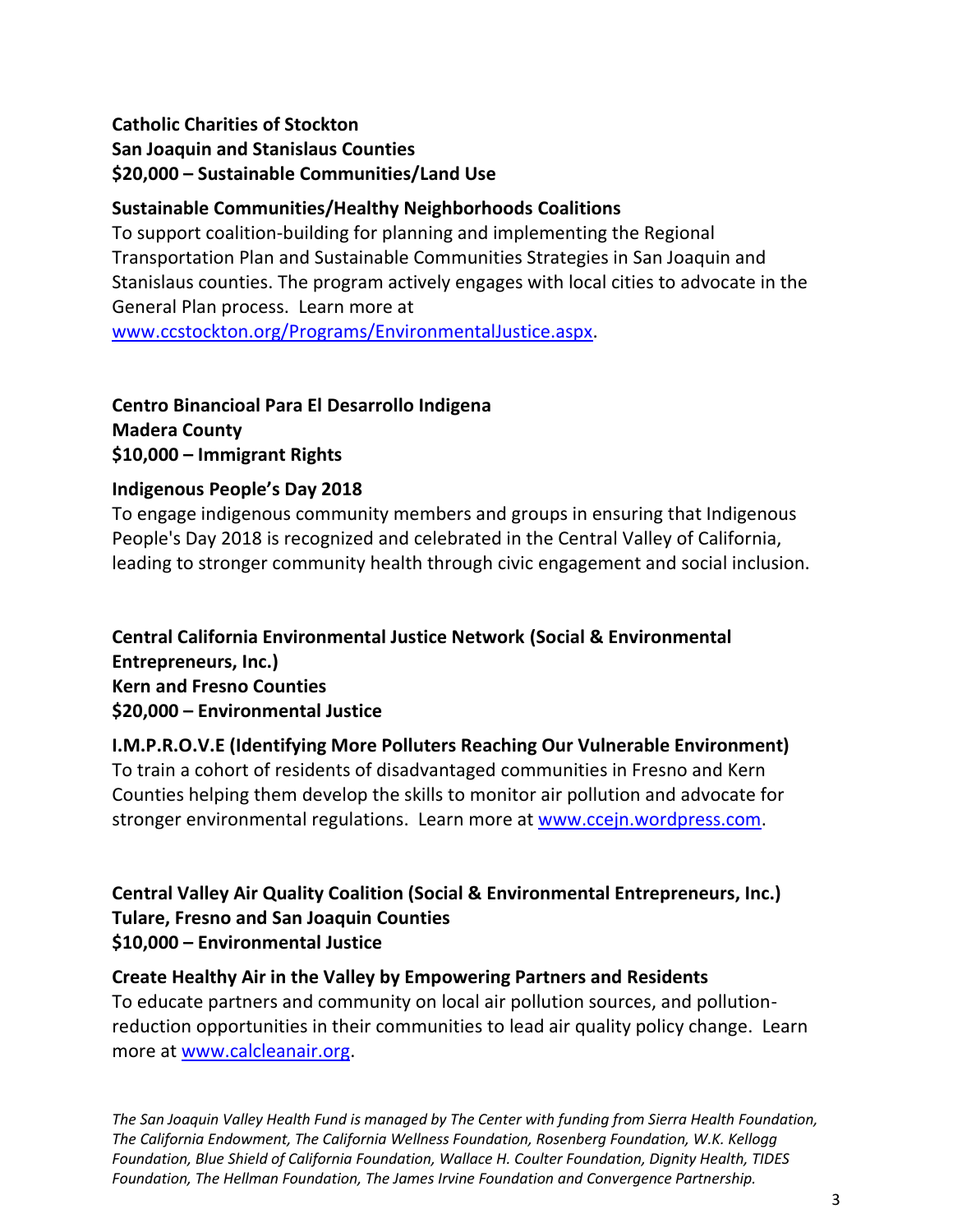## **Children Now Regional \$10,000 – Positive Early Childhood and Youth Development**

## **Building the Children's Movement in the San Joaquin Valley**

To use the Children's Movement model to provide all those who support children with an easy, effective way to positively influence state-level policymaking as it is happening by participating collectively in broad-based actions with shared credit for success. Learn more at [www.childrennow.org.](http://www.childrennow.org/)

**Community Water Center Tulare County \$20,000 – Access to Clean Drinking Water**

## **Community Power Building for Safe, Clean and Affordable Drinking Water**

To build strategic grassroots capacity in low-income, rural, communities of color to drive and implement systemic solutions at the local, regional and state levels to address California's drinking water crisis. Learn more at [www.communitywatercenter.org.](http://www.communitywatercenter.org/)

**CRLA Foundation Regional \$20,000 – Access to Healthcare**

## **Health Care Expansion for the Uninsured**

To address the opportunities and options that certain San Joaquin Valley counties and public hospitals have to increase access to preventive and primary health care services for the remaining uninsured not covered by Covered California and expanded Medi-Cal. Learn more at [www.crlaf.org.](http://www.crlaf.org/)

**Cultural Brokers, Inc. Fresno County \$10,000 – Early Childhood**

## **Trauma Informed Communities**

To provide education and outreach to West Fresno communities around trauma as well as resources for coping and prevention. Learn more at [www.culturalbrokerfa.com.](http://www.culturalbrokerfa.com/)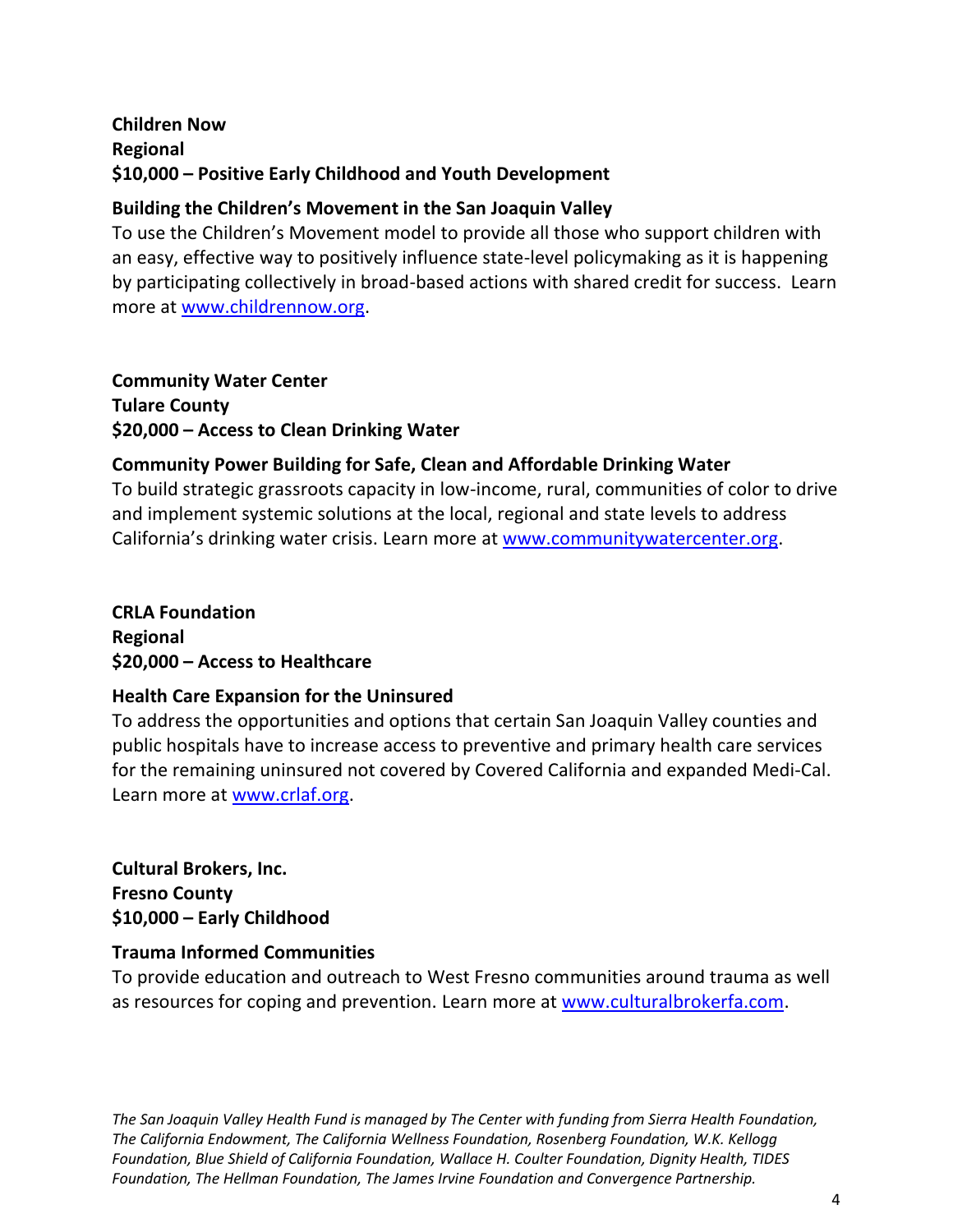**Dolores C. Huerta Foundation Tulare County \$20,000 – Education**

#### **Tulare County Parent Education and Empowerment Project**

To support parent advocacy to allocate LCAP funding to increase access to healthier foods, more access to potable water and increased opportunities for physical activity. Learn more at [www.doloreshuerta.org.](http://www.doloreshuerta.org/)

## **East Bay Asian Youth Center (Fresno Office)**

**Fresno County \$20,000 – Education and Parent Leadership/Involvement**

## **Organizing for New Local Public Funding Streams to Improve Health and Education Outcomes**

To organize Southeast Fresno parents and youth to develop and establish a Vang Pao Elementary School Parent/Teacher Partnership Policy and implementation plan, and to develop a proposed policy and policy advocacy plan to establish a Fresno Children's Fund. Learn more at [www.ebayc.org.](http://www.ebayc.org/)

## **El Quinto Sol de América (Pesticide Action Network North America Regional Center) Tulare County**

**\$20,000 – Access to Clean Drinking Water**

#### **Water and the Right to Know**

To continue to serve as an educational program, giving communities the individualized tools that they need in order to have a deep understanding of the water quality issues they face and to facilitate long term solutions for these issues. Learn more at [www.elquintosoldeamerica.org.](http://www.elquintosoldeamerica.org/)

## **Environmental Justice Coalition for Water**

**Regional \$10,000 – Access to Clean Drinking Water**

#### **San Joaquin River Basin Disadvantaged Community Water Justice Advocacy Project**

To improve access to safe, affordable water for drinking and sanitation for communities in the San Joaquin River Basin, through advocacy with the Integrated Regional Water Management Funding Area and various Groundwater Sustainability Agencies. Learn more at [www.ejcw.org.](http://www.ejcw.org/)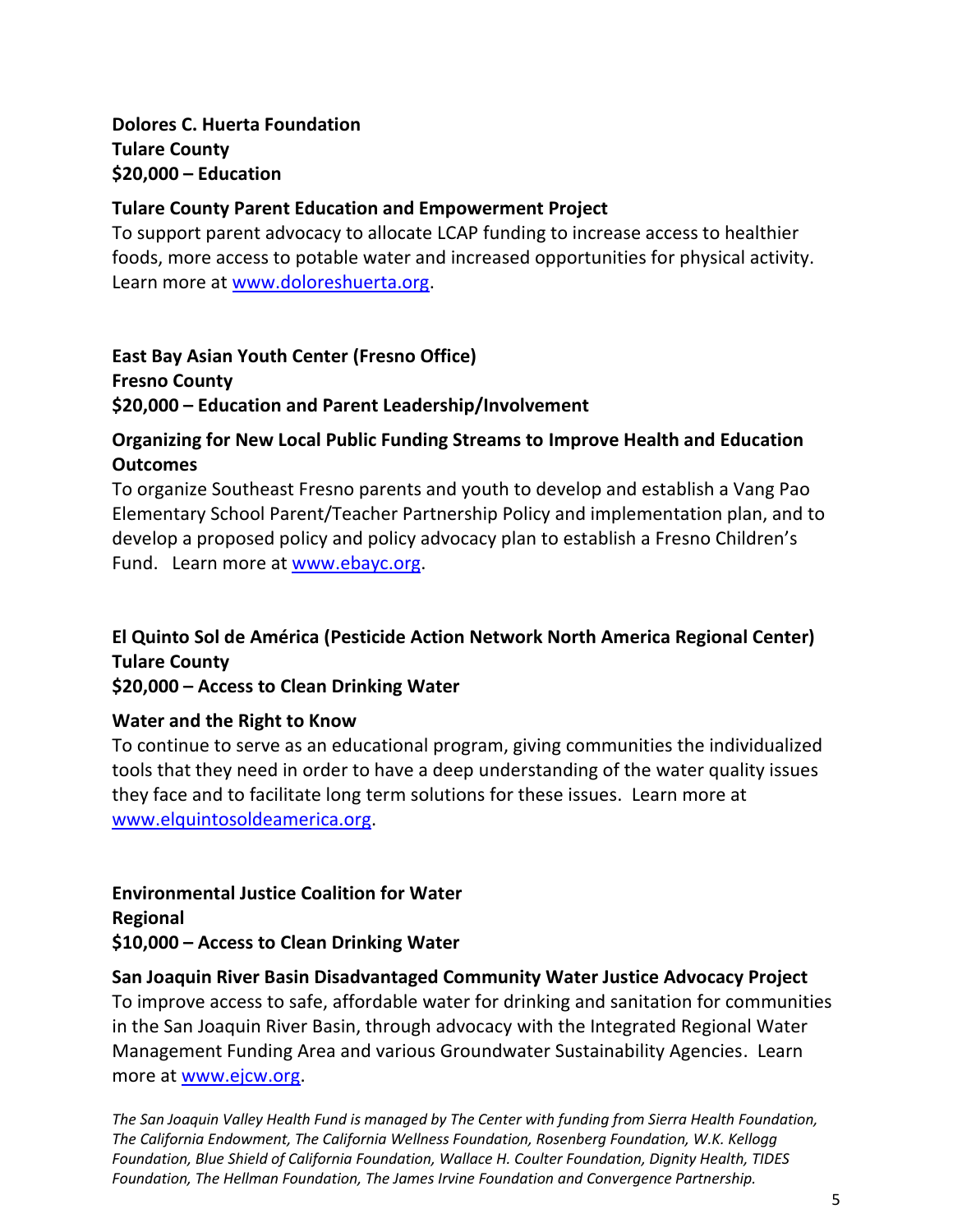## **Fathers & Families of San Joaquin San Joaquin County \$15,000 – Juvenile Justice and Community Safety**

## **Transformative Justice through Intergenerational and Culturally Rooted Leadership**

To develop an intergenerational exchange between our system-impacted youth and elders of colors through intergenerational circles and knowledge exchange activities that would then promote capacity building for policy advocacy on each other behalves. Learn more at [www.ffsj.org.](http://www.ffsj.org/)

**Focus Forward Fresno County \$10,000 – Juvenile Justice**

## **Youth Leadership and Advocacy for Stigma-Reduction and Health Outcomes**

To continue to look for more platforms for youth and families to communicate their challenges and needs to those in decision-making positions and contribute to critical policy initiatives. Learn more at [www.focusforward.org.](http://www.focusforward.org/)

**Foodlink for Tulare County Tulare County \$20,000 – Food Access**

## **Community Advocacy for Just Food: Developing Our Edible and Equitable Potential**

To build a just and sustainable food system for Tulare County residents by cultivating leaders, engaging in outreach, offering education programs, and facilitating food-related policy systems change. Learn more at [www.foodlinktc.org.](http://www.foodlinktc.org/)

**Fresno Barrios Unidos Fresno County \$15,000 – Youth Leadership**

## **Sowing the Seeds of Advocacy**

To continue advocating for system change to better help our community for the future by creating more leaders of color in our community. Learn more at [www.fresnobarriosunidos.org.](http://www.fresnobarriosunidos.org/)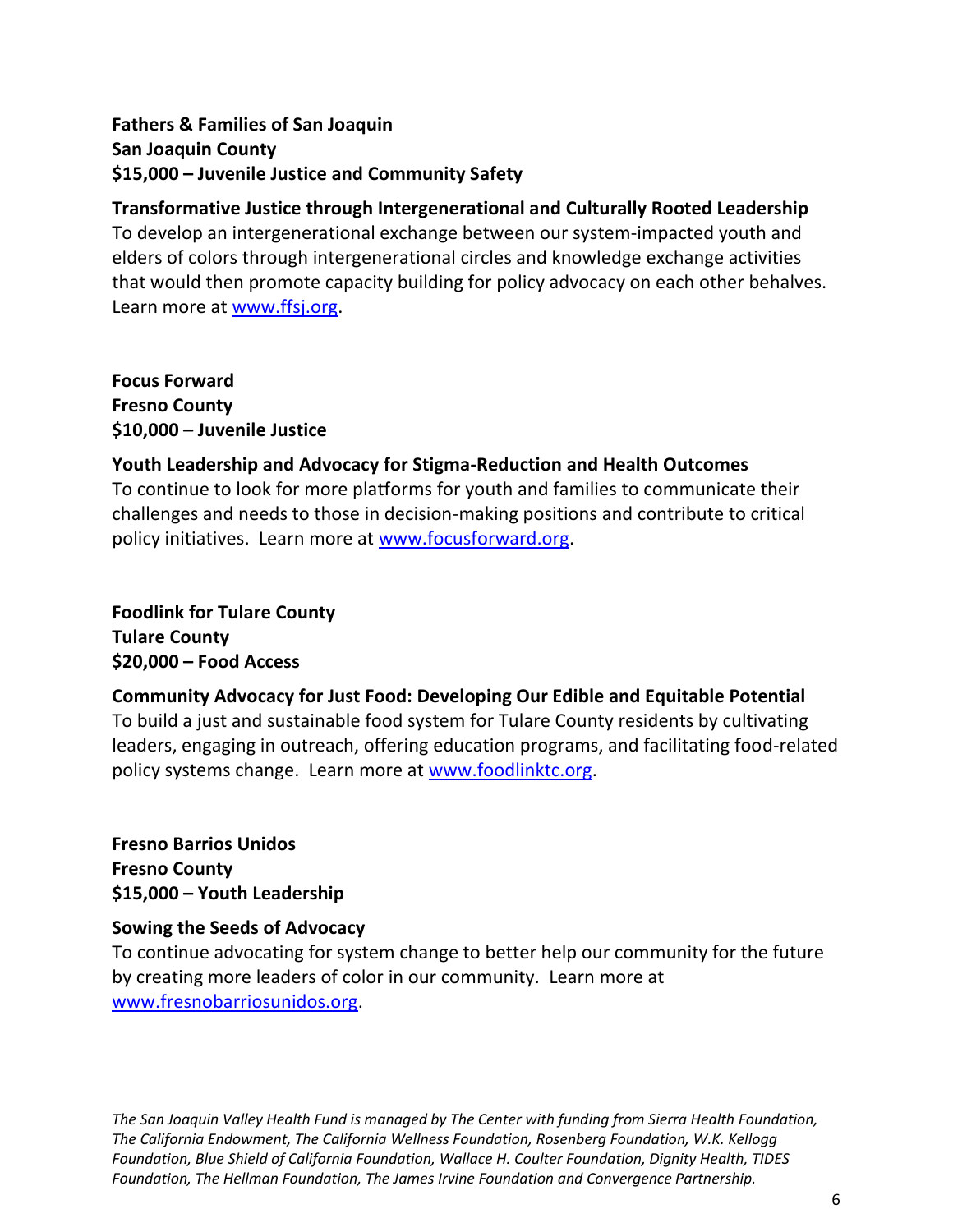## **Fresno Immigrant Youth in Action (Fresno Center for Nonviolence) Fresno and Tulare Counties \$10,000 – Youth Leadership**

#### **Youth Leadership**

To empower youth through a series of youth leadership summits in Fresno County, focusing primarily in rural areas. Learn more at [www.centerfornonviolence.org.](http://www.centerfornonviolence.org/)

**Fresno Food Commons Trust Fresno County \$5,000 – Food Access**

#### **Growing Community Leaders for a Healthy and Fair Food System**

To recruit and train a cohort of community members to serve on its governing and advisory boards, that will become ambassadors health food access and a healthy and equitable community-owned food system in Fresno and the San Joaquin Valley. Learn more at [www.foodcommonsfresno.org.](http://www.foodcommonsfresno.org/)

#### **Fresno Street Saints (Fresno County Economic Opportunities Commission) Fresno County \$10,000 – Environmental Justice**

#### **Southwest Fresno Environmental Club**

To build on and expand the current activities of the Environmental Justice Club at Gaston Middle School which include creating a buffer zone around Gaston Middle School. Learn more at [www.fresnostreetsaints.org.](http://www.fresnostreetsaints.org/)

## **Greenaction for Health and Environmental Justice Kings County \$20,000 – Environmental Justice**

#### **Kings County/San Joaquin Valley Environmental Health and Justice Project**

To provide leadership development for youth and adults to engage in regional and state policy advocacy for at-risk Kings County and San Joaquin Valley communities. Learn more at [www.greenaction.org.](http://www.greenaction.org/)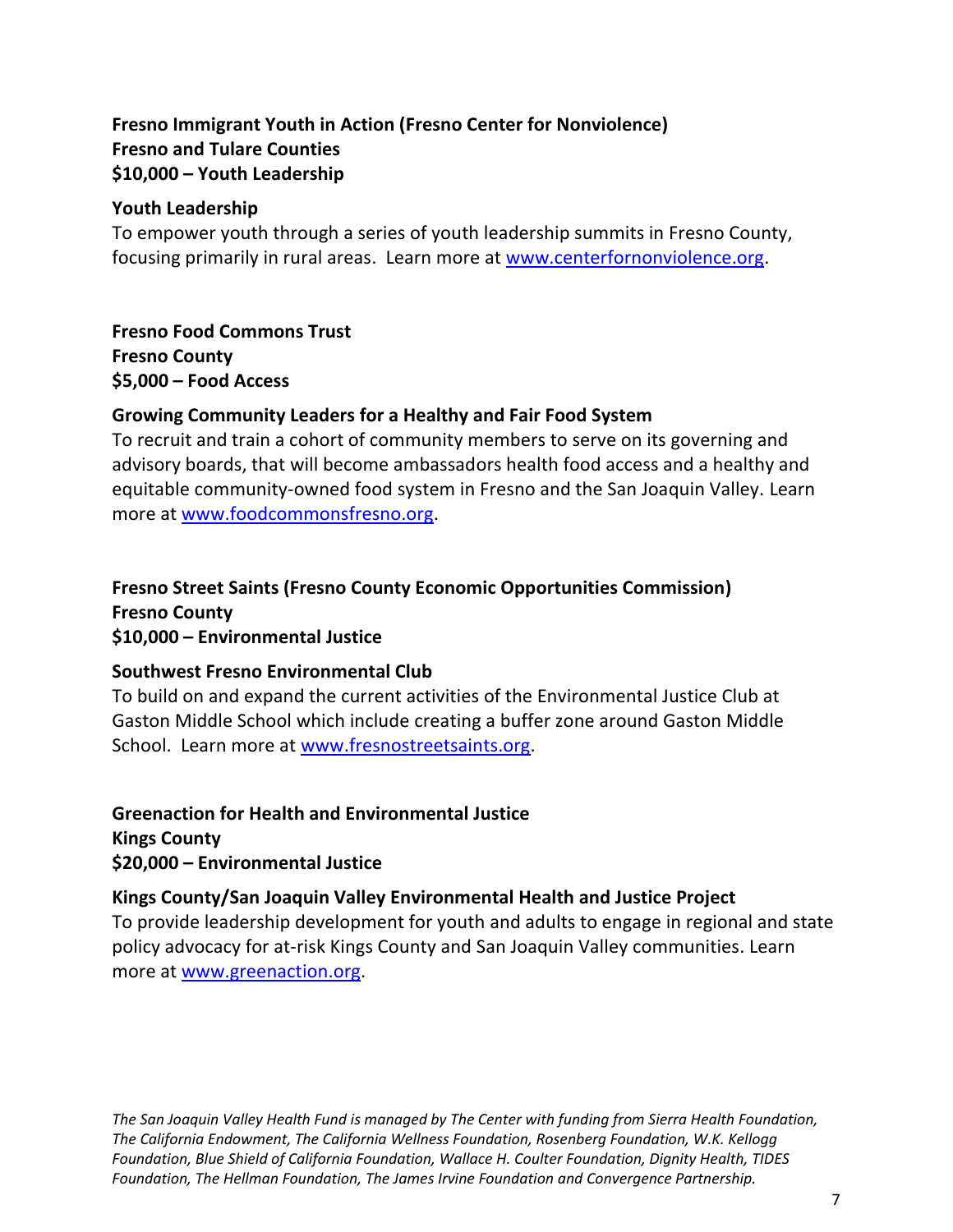## **Greenlining Institute Regional \$10,000 – Community/Economic Development**

## **Equitable Access to Nonprofit Hospital Community Benefits**

To empower a coalition of San Joaquin Valley partners to advocate for greater community benefit spending from not-for-profit hospitals into community health, housing, workforce development, and other upstream health factors. Learn more at [www.greenlining.org.](http://www.greenlining.org/)

**Immigrant Legal Resource Center Regional \$10,000 – Immigrant Rights**

## **Healthcare Access for Immigrants Living in the Central Valley**

To increase immigrant access to healthcare through clinic support and community outreach through the training of healthcare workers and by engaging the immigrant community to overcome barriers and fears that deter access to healthcare. Learn more at [www.ilrc.org.](http://www.ilrc.org/)

## **Latino Coalition for a Healthy California (Tides Center) Merced, Kern and Tulare Counties \$10,000 – Health Access**

## **Building Health and Justice in our Communities**

To delivery advocacy trainings to develop leadership and build community capacity to advocate for health justice. Learn more at [www.lchc.org.](http://www.lchc.org/)

## **Leadership Counsel for Justice and Accountability (Tides Center) Regional \$20,000 – Housing/Shelter and Land Use**

## **The Built Environment in the San Joaquin Valley**

To strengthen and expand work with community residents in Kern, Tulare, Fresno, Madera, and Merced Counties to engage in land use, public investment, and transportation advocacy. Learn more at [www.leadershipcounsel.org.](http://www.leadershipcounsel.org/)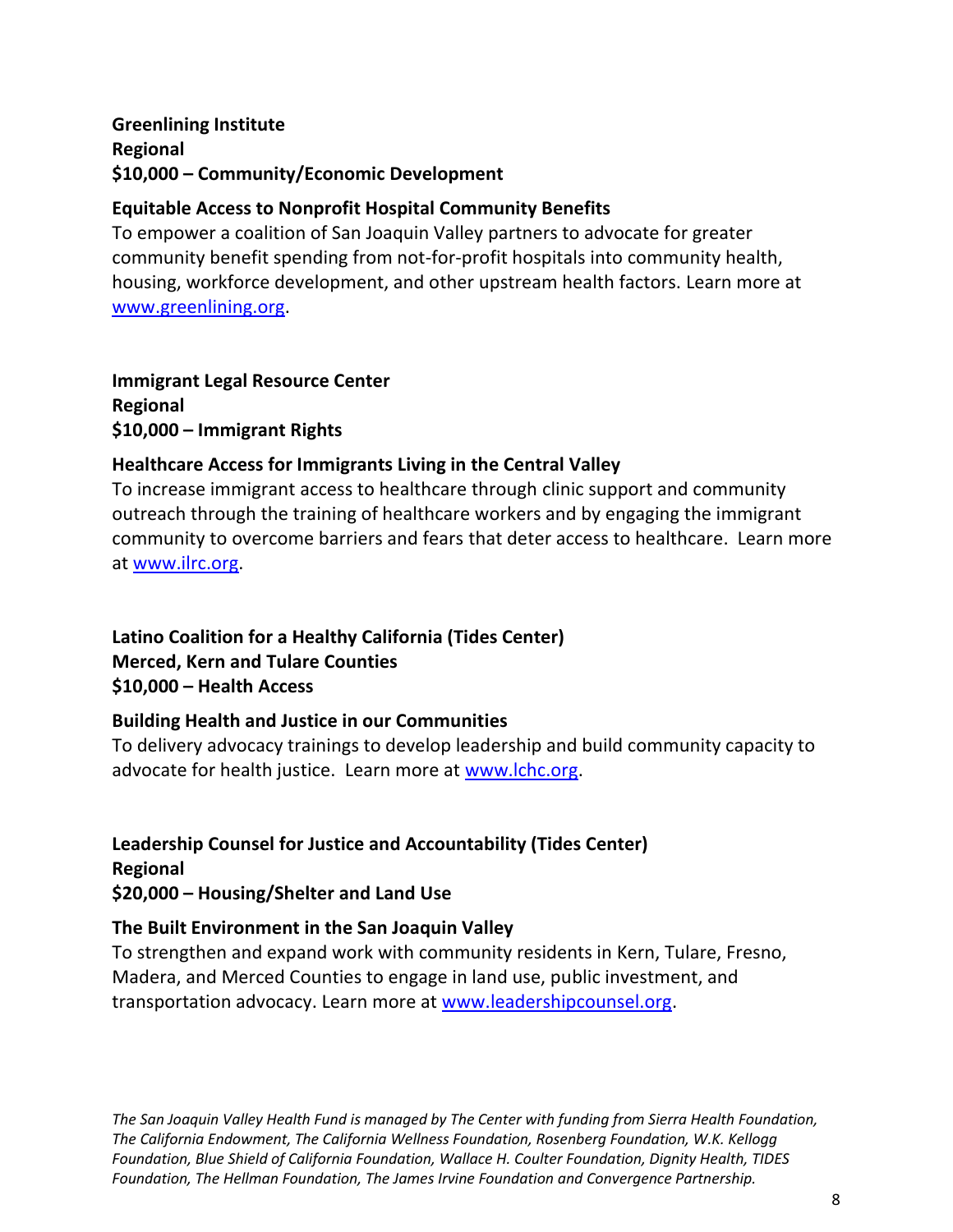## **Madera Coalition for Community Justice Madera County \$10,000 – Education**

#### **Parent Peer Mentors**

To build on and parlay the success of Parents as Leaders Program into a larger "parental involvement in schools" campaign through LCFF. Learn more at [www.maderaccj.webs.com.](http://www.maderaccj.webs.com/)

## **National Association for the Advancement of Colored People, Stockton (The Tides Foundation) San Joaquin County \$10,000 – Education**

## **Parent and Family Engagement Initiative**

To leverage California's Local Control Funding Formula to strengthen African American parent engagement through advocacy, policy, and systems change that increases equitable education, specifically for the African American students, within the Stockton Unified School District. Learn more at [www.stocktonnaacp.org.](http://www.stocktonnaacp.org/)

## **Organización en California de Lideres Campesinas, Inc.**

**Fresno, Madera and Merced Counties**

## **\$20,000 – Sustainable Communities and Transportation**

## **Access to Public Transportation and Land Use**

To build the leadership of farmworker women and girls from Huron, Madera and Merced Counties to civically engage in the implementation of local, regional and state land use and transportation issue campaign. Learn more at [www.liderescampesinas.org/english/.](http://www.liderescampesinas.org/english/)

## **Planned Parenthood Mar Monte Fresno, Merced and Kern Counties \$10,000 – Youth Leadership**

## **Youth Rising and Generation Action**

To develop a network of connected young activists in the Central Valley, and foster the skills needed to organize events on campuses & in their communities to mobilize advocates for reproductive justice and create meaningful change in their communities. Learn more at [www.plannedparenthood.org/planned-parenthood-mar-monte.](http://www.plannedparenthood.org/planned-parenthood-mar-monte)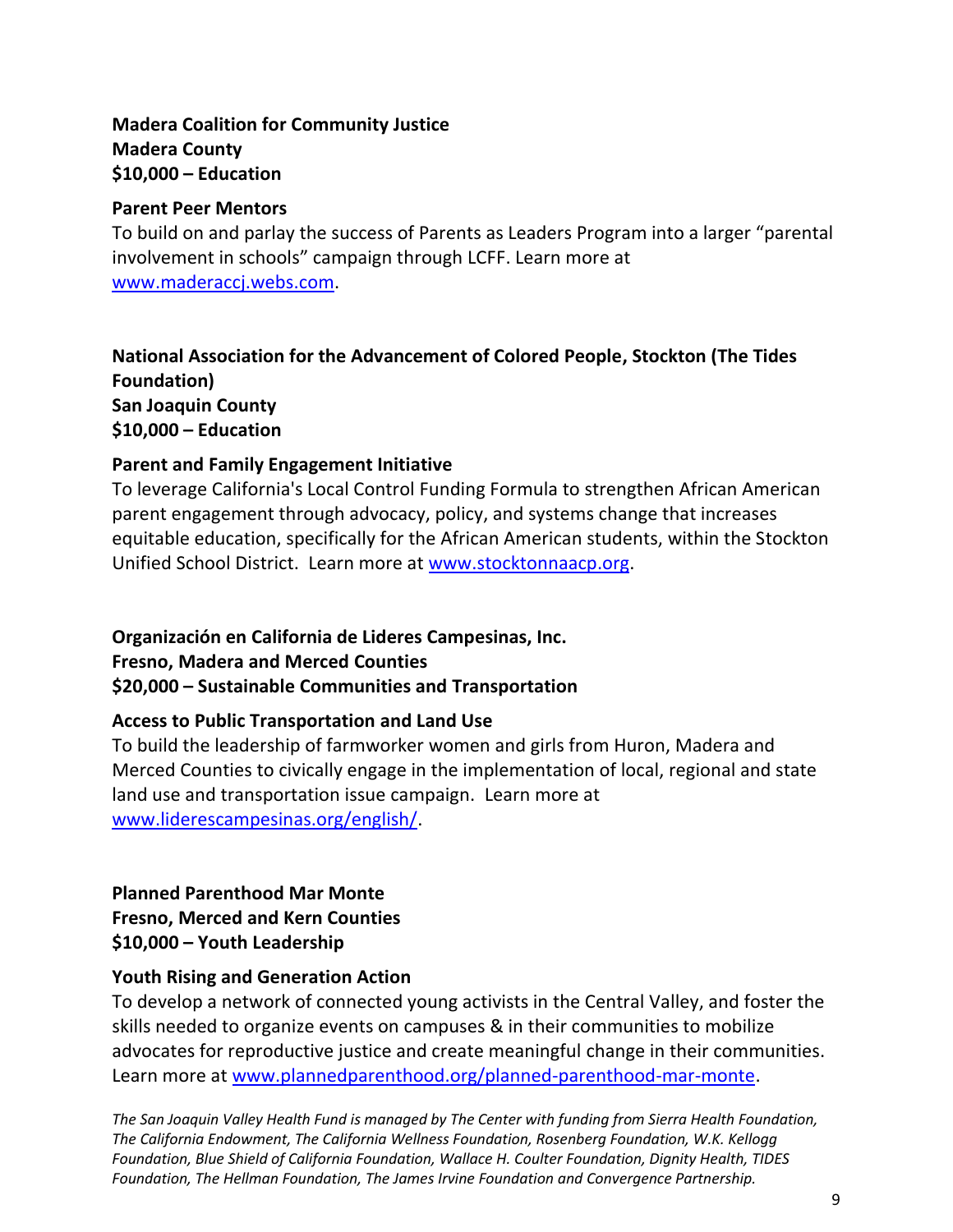## **Project Prevention Coalition (United Way of Merced County, Inc.) Merced County \$10,000 – Community Engagement**

#### **Story Cloth for Systems Change**

To engage community members with lived experience in systems change as partners with public institutions through Story Cloths. Learn more at [www.facebook.com/ProjectPreventionCoalition.](http://www.facebook.com/ProjectPreventionCoalition)

**Public Health Advocates**

**San Joaquin County \$10,000 – Land Use** 

#### **Build Health - Stockton: Part III**

To improve the health of African American (AA) youth and adults by promoting leadership development and policy advocacy to increase access to healthy foods, beverages, and physical activity. Learn more at [www.publichealthadvocacy.org.](http://www.publichealthadvocacy.org/)

**Radio Bilingüe, Inc. Regional \$10,000 – Health Access**

## **Latino Health Access and Equity Radio Campaign**

To continue the successful series of radio programs that address access to health care and disparities in both rural and urban communities of the Valley, especially covering immediate health topics and concerns, and current policy and regulatory issues. Learn more at [www.radiobilingue.org/en/.](http://www.radiobilingue.org/en/)

**Reading and Beyond Fresno County \$10,000 – Education**

## **Local Control Funding Formula/FUSD EL Master Plan Advocacy Project**

To equip Executive Directors of organizations working closely with English Language Learners (EL) in assessing Fresno County's use of Local Control Funding earmarked for EL populations. Learn more at [www.readingandbeyond.org.](http://www.readingandbeyond.org/)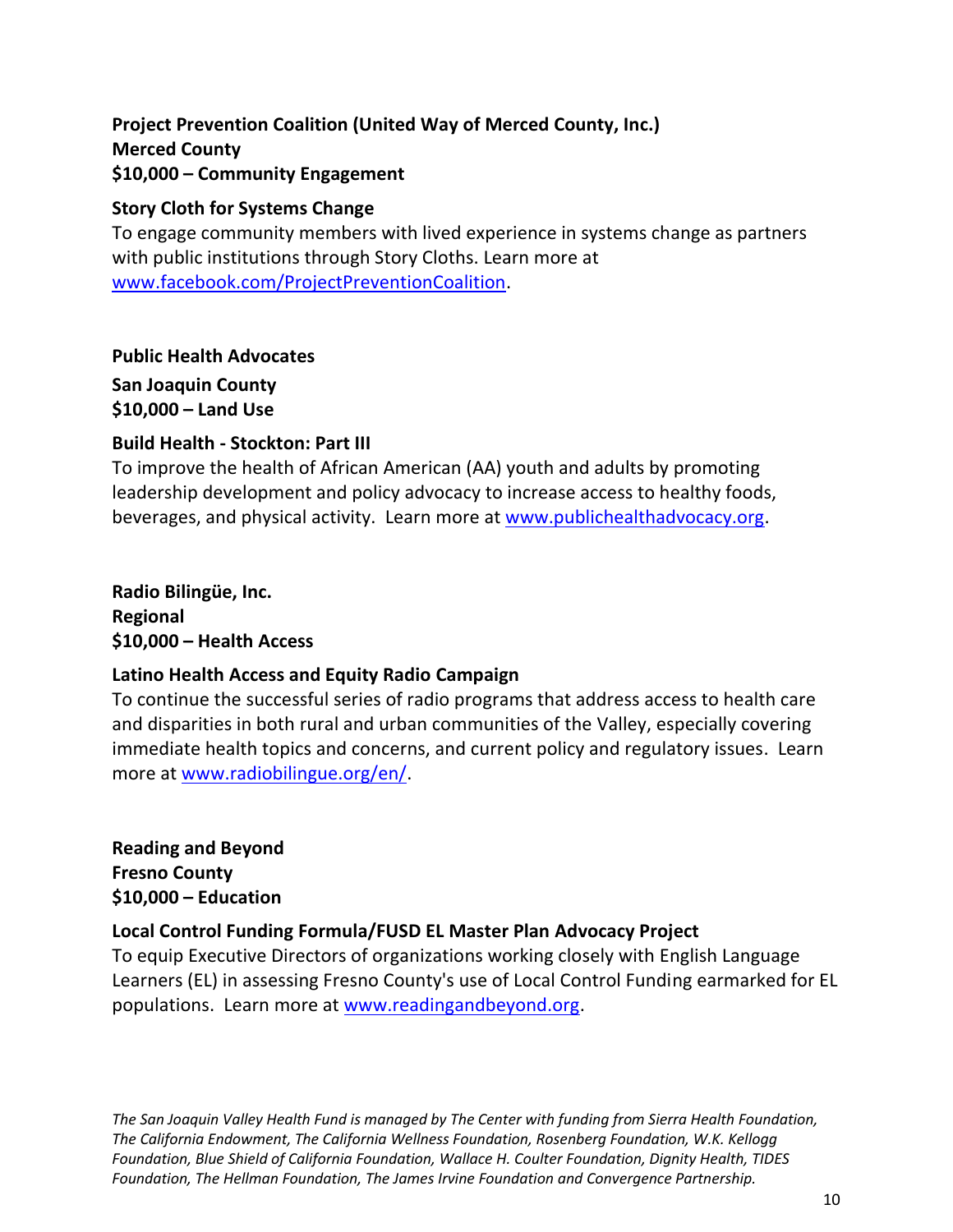## **Rural Community Assistance Corporation Tulare and Kings Counties \$5,000 – Access to Clean Drinking Water**

## **Agua4All in Tulare and Kings Counties**

Under the Agua4All initiative, RCAC will support the Drinking Water for Schools (DWS) program in four very low-income rural school districts that have requested technical assistance. Learn more at [www.rcac.org.](http://www.rcac.org/)

**San Joaquin County Pride Center San Joaquin County \$20,000 – Youth Leadership**

## **Youth Empowerment via LCFF/LCAP Advocacy and Learning**

To continue to use our GSA outreach and empowerment to rally school districts all across the county to fund programs/services that support improving school climate for LGBT+ youth. Learn more at [www.sjpridecenter.org.](http://www.sjpridecenter.org/)

**Sequoia Riverlands Trust Regional \$10,000 – Land Use**

## **The Southern Sierra Partnership**

To support sustainable land use and improved air quality through policy development and outreach in Kern, Fresno, Tulare, and Kings Counties through the monitoring of the General Plan Update, and in 2018 Sustainable Communities Strategies (SCSs), particularly in Fresno and Tulare. Learn more at [www.sequoiariverlands.org.](http://www.sequoiariverlands.org/)

**Stanislaus Family Justice Center Stanislaus County \$10,000 – Domestic Violence** 

## **Improving Multidisciplinary Response to Domestic Violence Strangulation Crimes**

To increase safety and improve health outcomes of victims with strangulation injuries through continued multidisciplinary systems change and outreach with Stanislaus County first responders. Learn more at [www.stanislausfamilyjustice.org.](http://www.stanislausfamilyjustice.org/)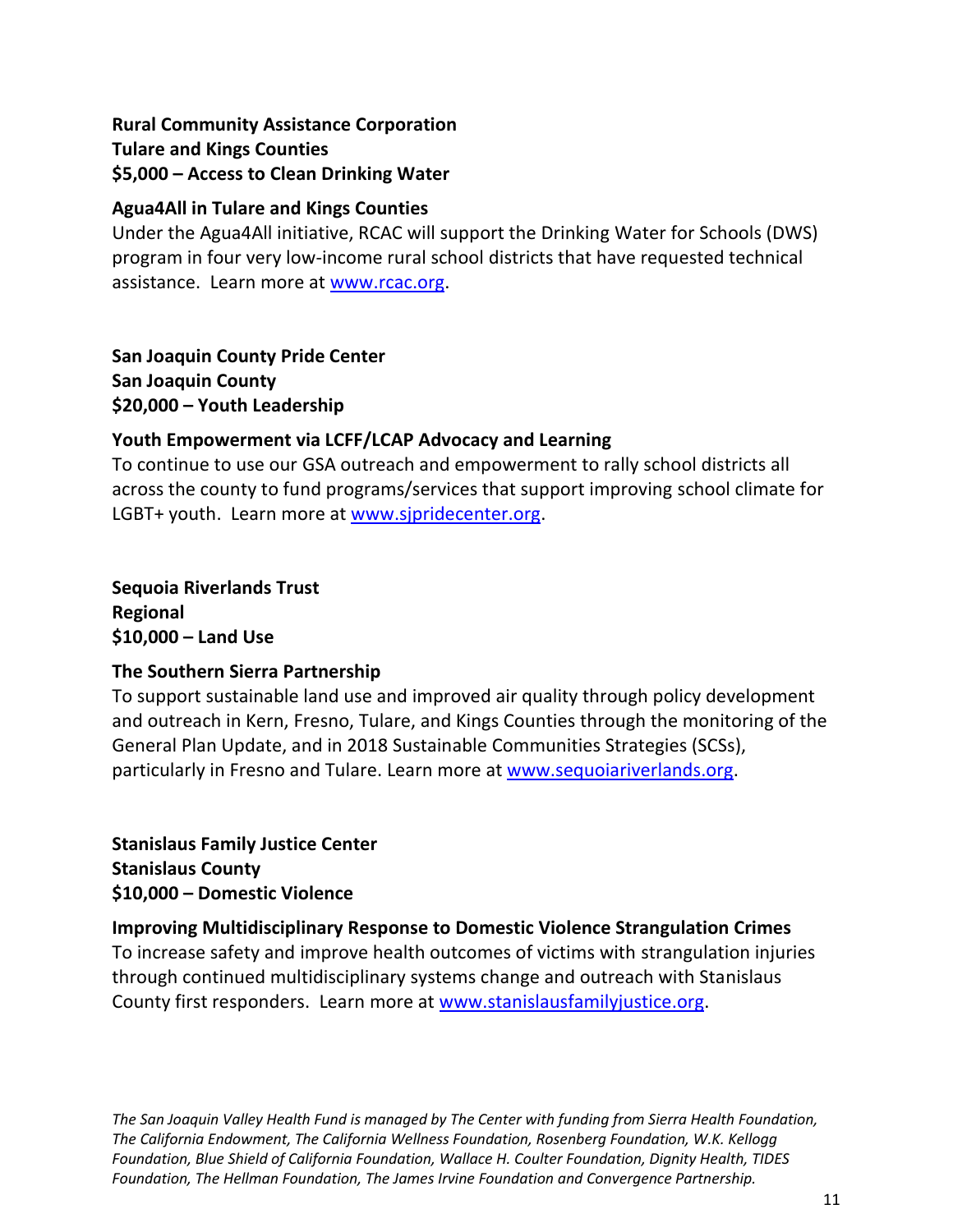## **The Sources LGBT+ Center Tulare County \$20,000 – LGBT+ Advocacy**

## **Access to Care and Policy Change Initiative**

To influence change in systems and policy to provide access to HIV PrEP/PEP, HRT/SRS, and third gender options on intake forms within Tulare County Health and Human Services. Learn more at [www.thesourcelgbt.org.](http://www.thesourcelgbt.org/)

**Utility Reform Network Fresno and San Joaquin Counties**

**\$5,000 – Built Environment** 

#### **End Shutoffs: Protect Community Health**

To reduce the number of residents experiencing health disparities exacerbated by utility disconnections through community outreach, educational workshops, and policy advocacy. Learn more at [www.turn.org.](http://www.turn.org/)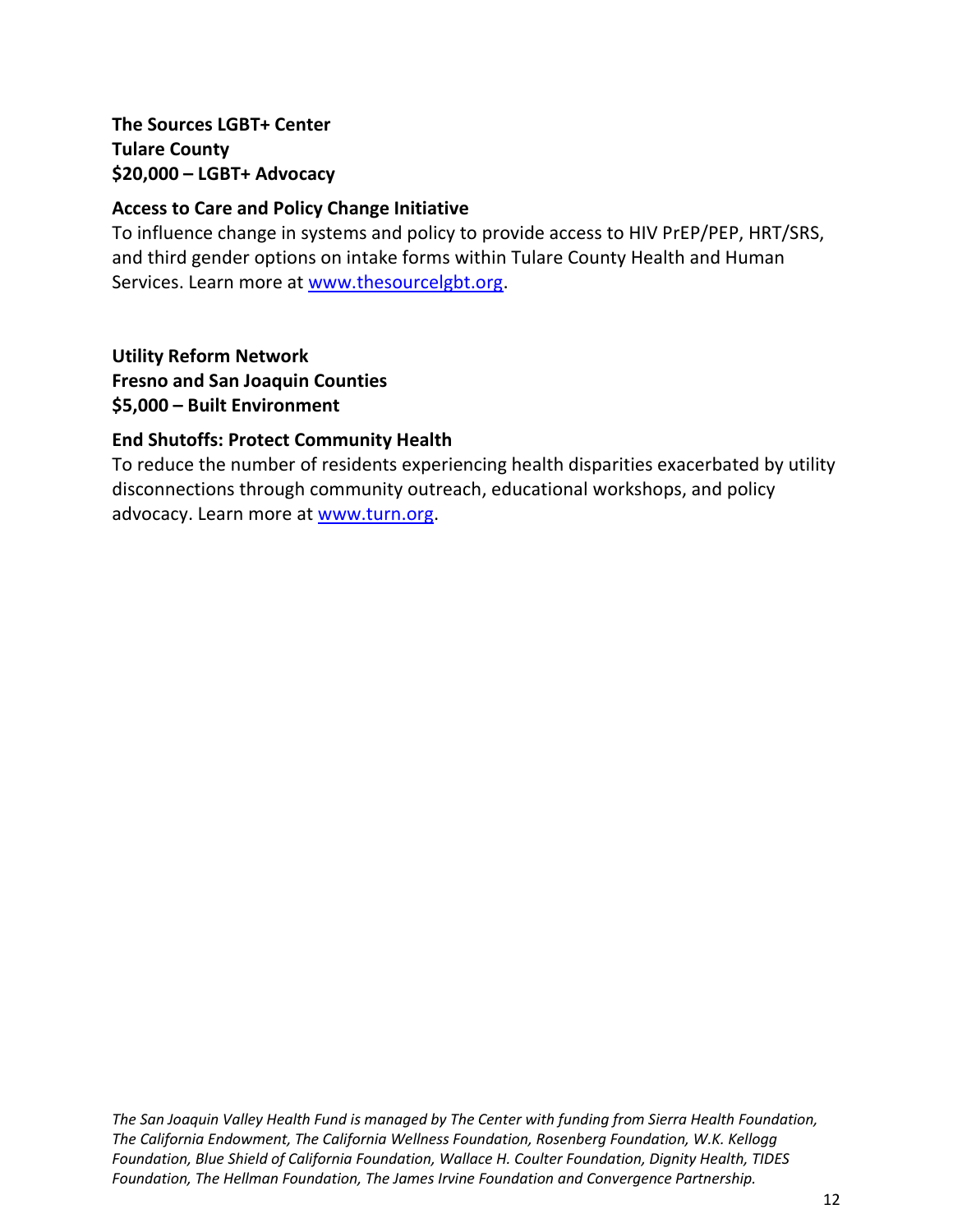# **San Joaquin Valley Health Fund Protecting Immigrants' Rights in the San Joaquin Valley**

## **Asian American Advancing Justice-Asian Law Caucus Fresno, Merced and San Joaquin Counties \$20,000**

## **Protecting Immigrant Rights**

To promote awareness of and compliance with the CA Values Act (SB 54) by local and state law enforcement and public agencies in the San Joaquin Valley and to develop and share a statewide communications strategy. Learn more at [www.advancingjustice-alc.org.](http://www.advancingjustice-alc.org/)

## **California Human Development Corporation San Joaquin County \$20,000**

**Immigration and Citizenship Education and Services Expansion San Joaquin Valley** To expand and serve a larger number of immigrants, increase the number of partners in our network and enable us to engage and educate the larger community about the needs of immigrants and the vital roles that they fill in SJV. Learn more at [www.californiahumandevelopment.org.](http://www.californiahumandevelopment.org/)

## **California Immigrant Youth Justice Alliance (Mexican American Legal Defense and Educational Fund) San Joaquin, Kern and Fresno Counties \$20,000**

## **California Immigrant Youth Justice Alliance**

To develop a unique and strong infrastructure that directly supports immigrant youthled organizing and leadership development to advance progressive immigrant rights efforts in central California. Learn more at [www.ciyja.org.](http://www.ciyja.org/)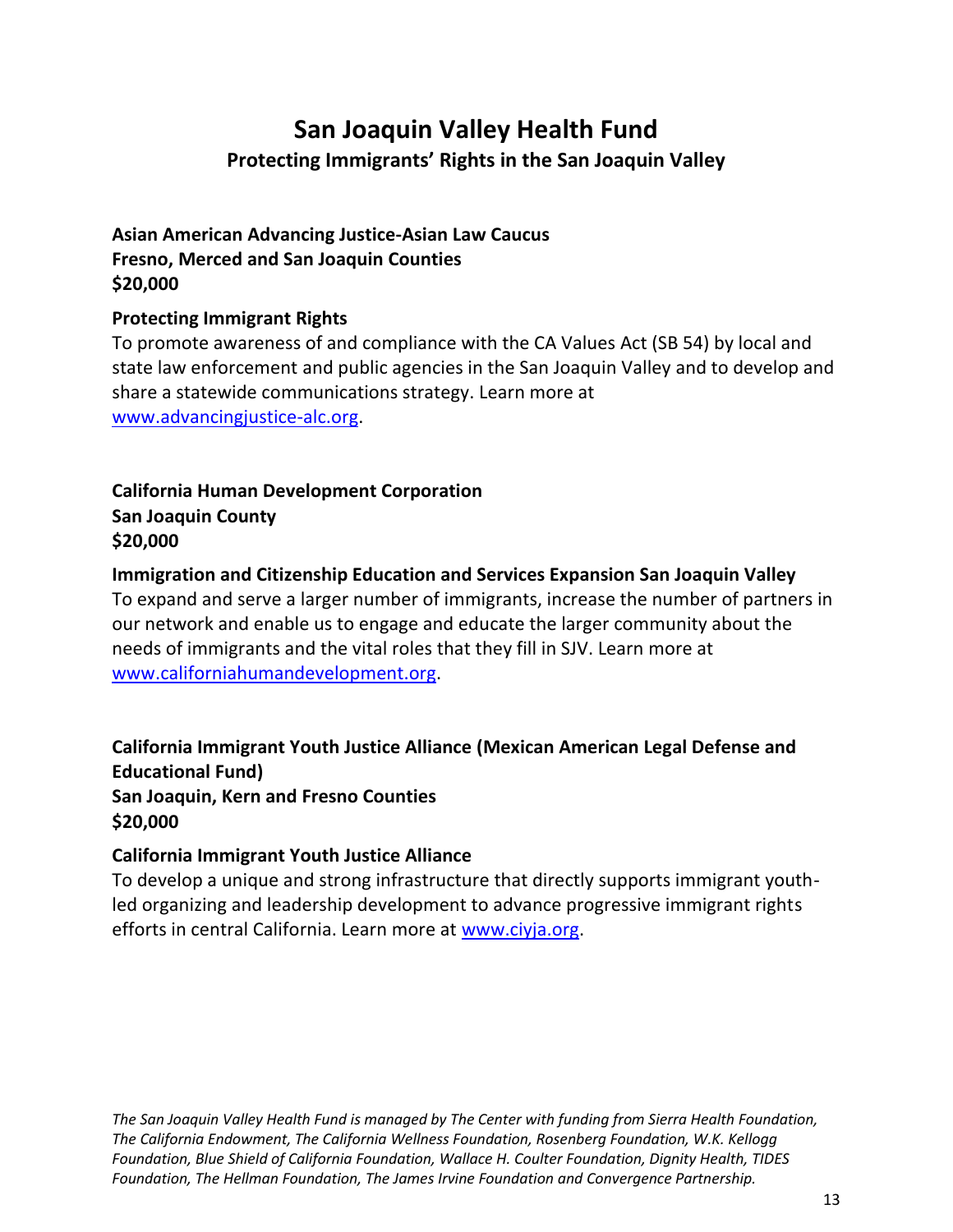## **Central California Legal Services, Inc. Fresno and Tulare Counties \$35,000**

#### **Strategic Plan for Naturalization Outreach in Fresno and Tulare Counties**

To support current citizenship services by identifying and improving our targeting efforts into these eligible communities. Learn more at [www.centralcallegal.org.](http://www.centralcallegal.org/)

## **Central Valley Immigrant Integration Collaborative (Education and Leadership Foundation)**

**Regional \$68,750**

## **Central Valley Immigrant Defense and Empowerment Project**

To help improve conditions in the Central Valley by providing immigration services, presentations and helping to build the capacity of Community Based Organizations to support our immigrant communities. Learn more at [www.vallecentral.org.](http://www.vallecentral.org/)

## **Centro La Familia Advocacy Services Fresno County \$20,000**

## **International Immigration Services Project**

To increase education and awareness through Know-Your-Rights presentations and immigration workshop to Latino/Hispanic, Hmong, Laotian, Slavic, African immigrant families, and Syrian refugees in Fresno County. Learn more at [www.centrolafamilia.org.](http://www.centrolafamilia.org/)

#### **El Quinto Sol de América (Pesticide Action Network North America Regional Center) Tulare County \$20,000**

## **Immigration: Pathway to a Better Life**

To create a safe path between community and immigration resources in Tulare County by providing citizenship classes and connecting them to immigration services in the community. Learn more at [www.elquintosoldeamerica.org.](http://www.elquintosoldeamerica.org/)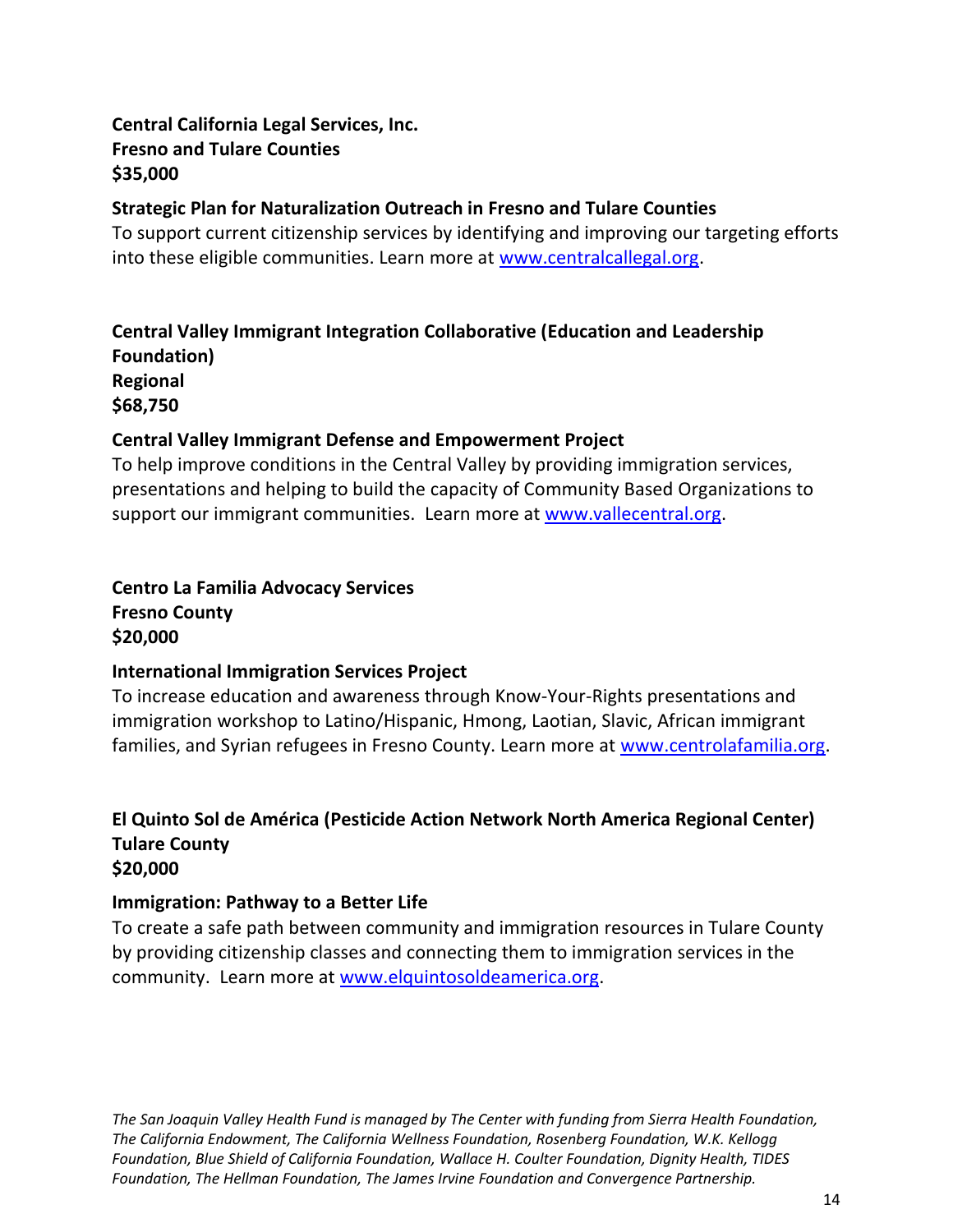## **Empowering Marginalized Asian Communities (Asian Pacific Self-Development and Residential Association) San Joaquin County \$20,000**

#### **San Joaquin Asian Pacific Island Immigration Services**

To provide accessible, culturally compatible immigration services to the API community. Such as rapid response services for pre- and post-deportation, and Know-Your-Rights immigration clinics. Learn more at [www.apsaraonline.org.](http://www.apsaraonline.org/)

**Jakara Movement Regional \$20,000**

#### **Power, Protection, and Possibilities for Valley Punjabis**

To create power and capacity through developing youth leadership, protection through Know-Your-Rights "pop-up" workshops, and administering the first survey of marginalized Punjabi community members, followed by a full analytical report with policy recommendations. Learn more at [www.jakara.org.](http://www.jakara.org/)

**Kind, Inc. Regional \$68,750**

#### **Access to Justice for Unaccompanied Children in the Central Valley**

To increase legal representation of Central Valley-based unaccompanied children in deportation proceedings through a holistic model that encompasses provision of both direct and pro bono legal services. Learn more at [www.supportkind.org.](http://www.supportkind.org/)

**Little Manila Foundation San Joaquin County \$20,000**

#### **Next America Project**

To empower immigrant youth through advocacy by working with established social justice organizations. Learn more at [www.littlemanila.org.](http://www.littlemanila.org/)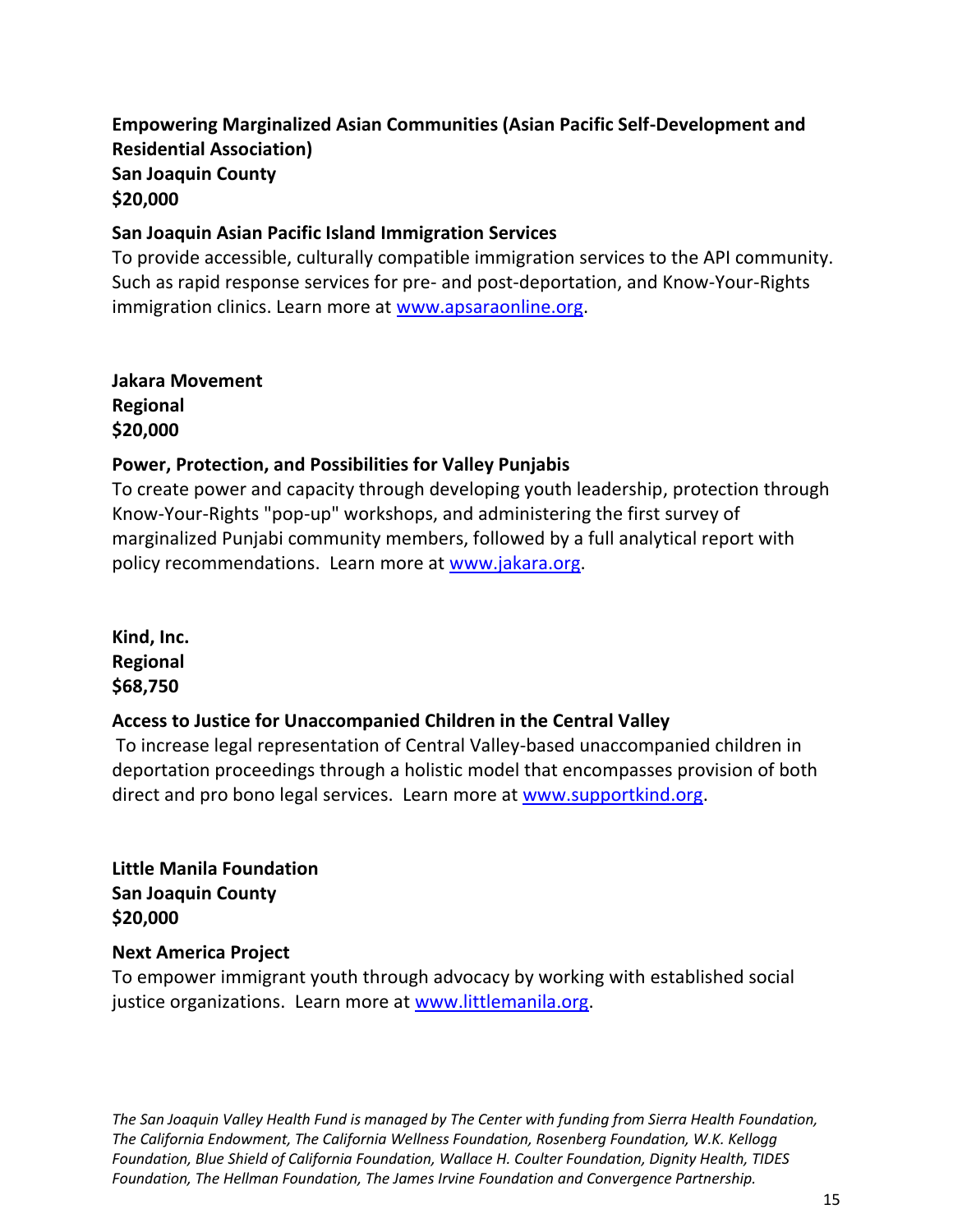## **ValleyFWD (Education and Leadership Foundation) San Joaquin, Kern and Fresno Counties \$20,000**

#### **Central Valley Workers Center**

To educate and empower Immigrant workers on rights and protections in the workplace through direct outreach at the workplace and in communities.

## **World Relief Corporation of National Association of Evangelicals Stanislaus County \$20,000**

## **Modesto Capacity Partnership and Immigrant Integration Project**

To expand overall organizational capacity by increasing the scope of immigration services provided, populations being served, networking and coalition building. Learn more at [www.worldrelief.org.](http://www.worldrelief.org/)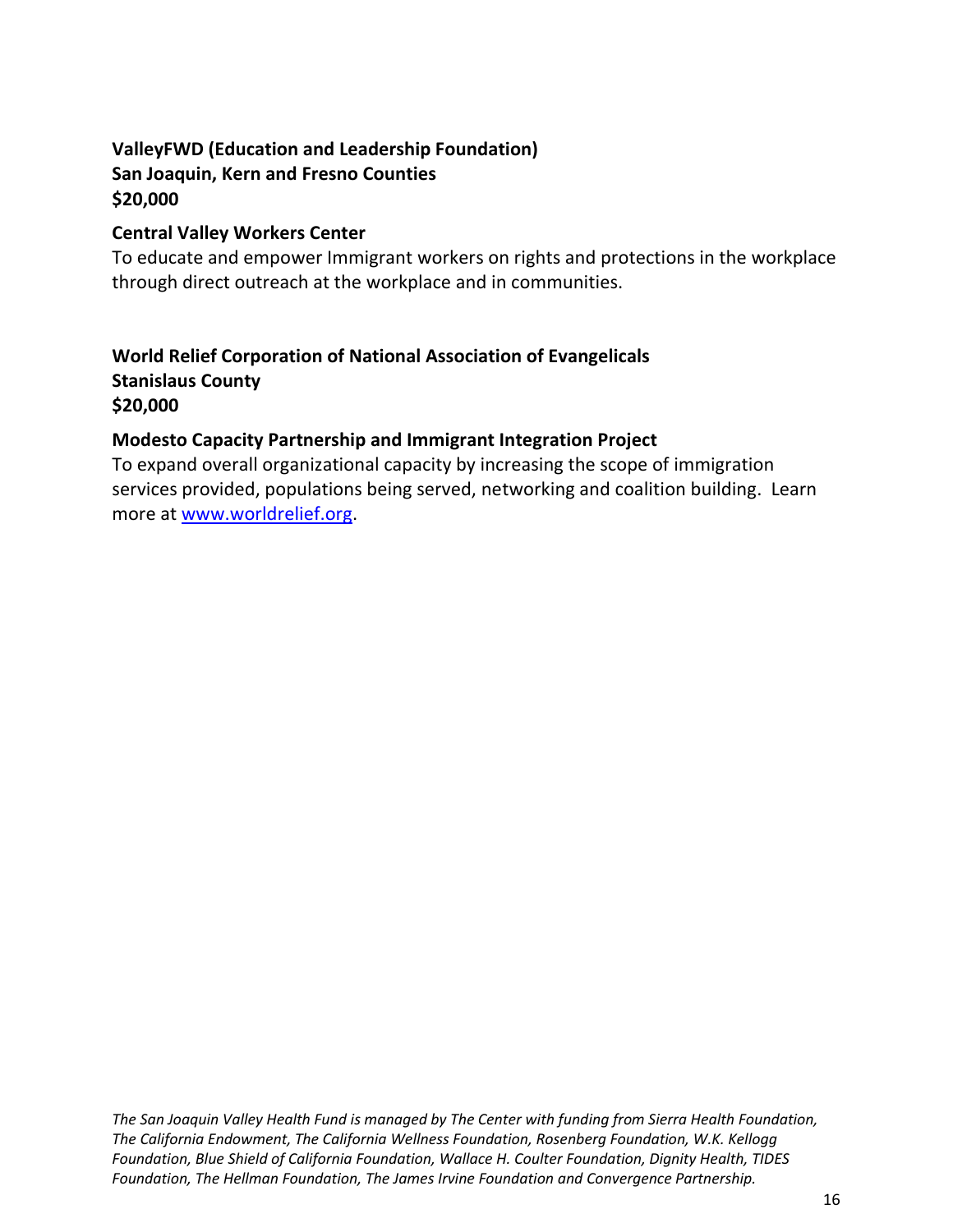# **San Joaquin Valley Health Fund Awards (2017-2020)**

**Healthy Communities Cluster: Racial Equity and Community Mobilization to Improve the Health & Well-Being of Children**

**Faith in Community With: Faith in the Valley Affiliates and Public Health Advocates Fresno, Kern, Merced, San Joaquin and Stanislaus Counties \$600,000 – Environmental Justice**

#### **New Voices: Health Equity and Racial Justice for Children**

To engage parents, community leaders and partners across five counties in the Valley in research, power building, and advancing policy in three areas affecting young children's health: 1. safe, healthy housing; 2. clean air; and 3. a healthy environment and safe spaces to exercise. Learn more at [www.faithinthevalley.org.](http://www.faithinthevalley.org/)

**Fresno Interdenominational Refugee Ministries With: Fresno Center for New Americans, Stone Soup Fresno and Southeast Asian Resource Action Center Fresno County \$240,000 – Education**

#### **Fresno Southeast Asian Coalition for Action**

To develop a Fresno Southeast Asian Coalition for Action and specific action team to work on behalf of Southeast Asian English language learners in the Fresno Unified School District through data collection, analysis and advocacy to rectify gaps in culturally competent services and advocate for equitable investment for all English language learners, especially Southeast Asian students. Learn more at [www.firminc.org.](http://www.firminc.org/)